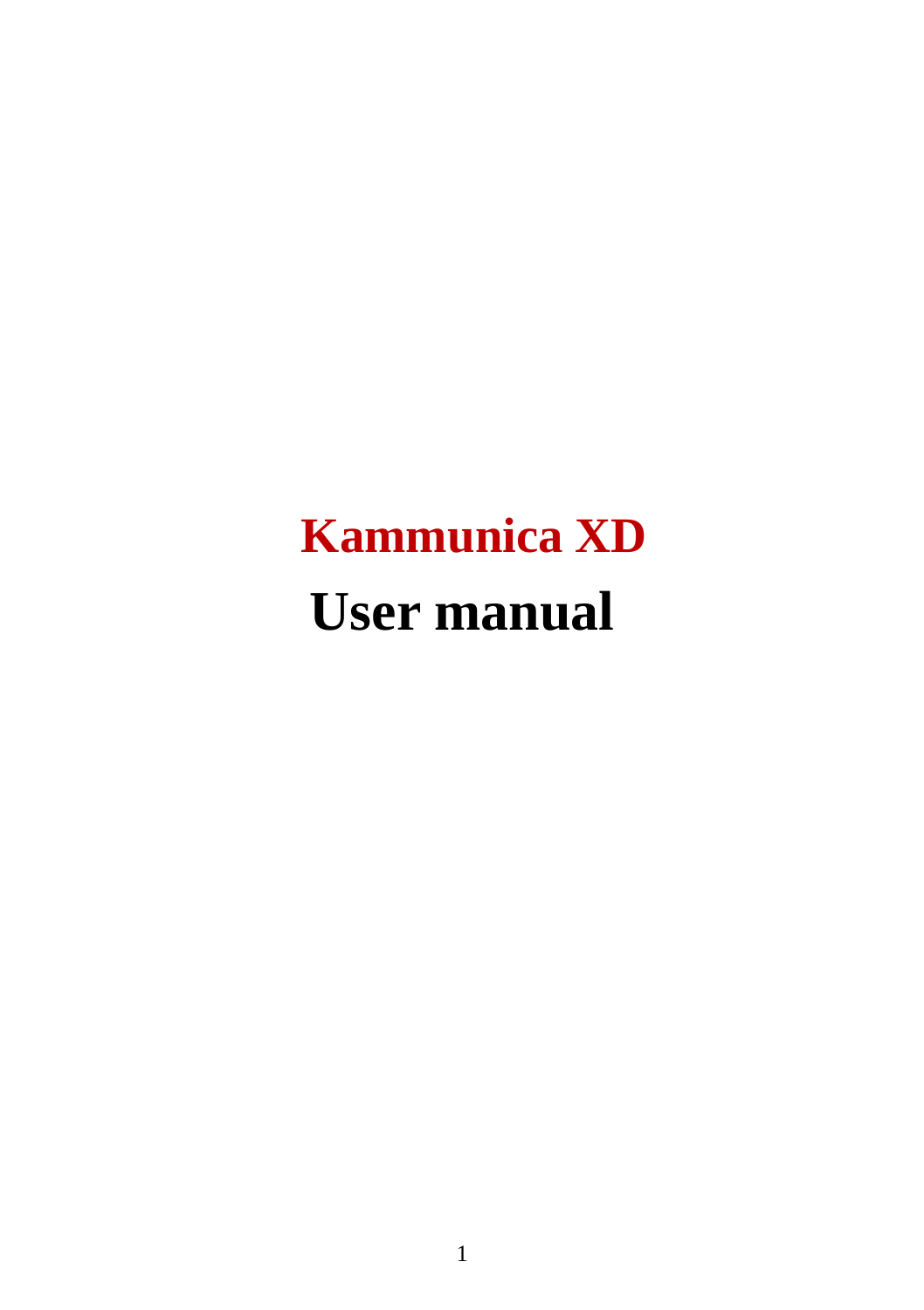⚫ **Product appearance**



1. Camera: used for taking photos and videos

2. Volume button: adjust the volume by pressing the button;

- 3. USB interface: Install USB cable through micro
- 4. Headphone jack: Plug in the headphone and use it to record or play media
- 5. Power Key
- A. In the power off status, press the key for long time to power on the phone.
- B. In the power on status, press the key for long time to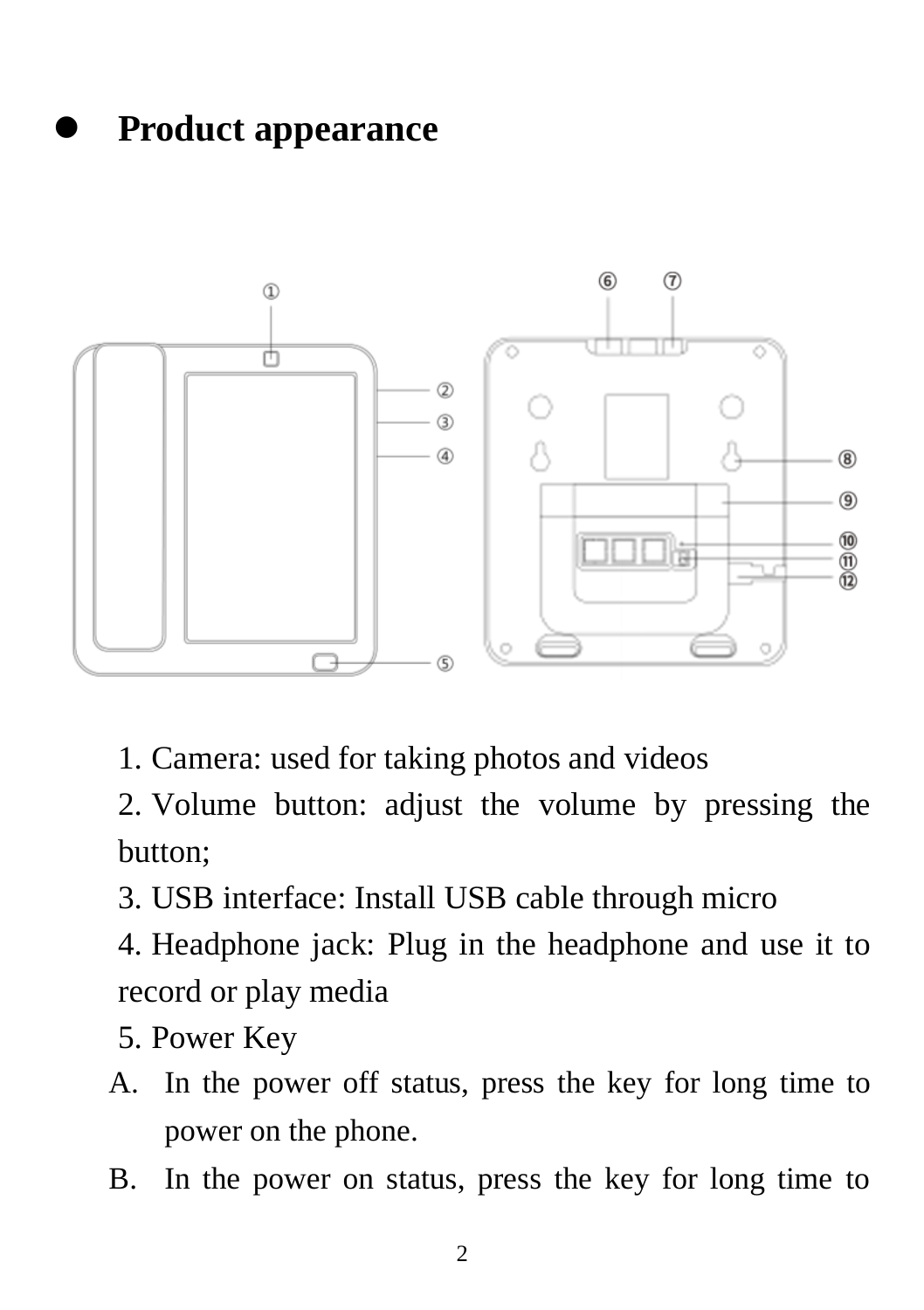power off the phone.

C. When the phone under sleep mode, press the key to wake the phone up.

**Indicator light:** Power key with indicating state

- A. When connecting DC power, this light will be up, which indicates it has electricity.
- B. If electric capacity is below 15%, the light is red, means low power alarm;
- C. If electric capacity over 15%, the light is green;
- D. If electric capacity is lower than 5%, the phone will power off automatically.

6. SIM card slot (optional): standard SIM card can be inserted;

7. TF interface: TF card can be inserted to expand storage space.

8. Wall hole frame: used for hanging on the wall;

9. Stand: for easy use on the desktop, stand can support the phone at an Angle of nearly 90°;

10. Reset key: in any state, poke the reset hole key with a sharp object, and the machine will shut down directly;

11. Power interface: use the original power adapter to power the phone through the 3.5mm round mouth power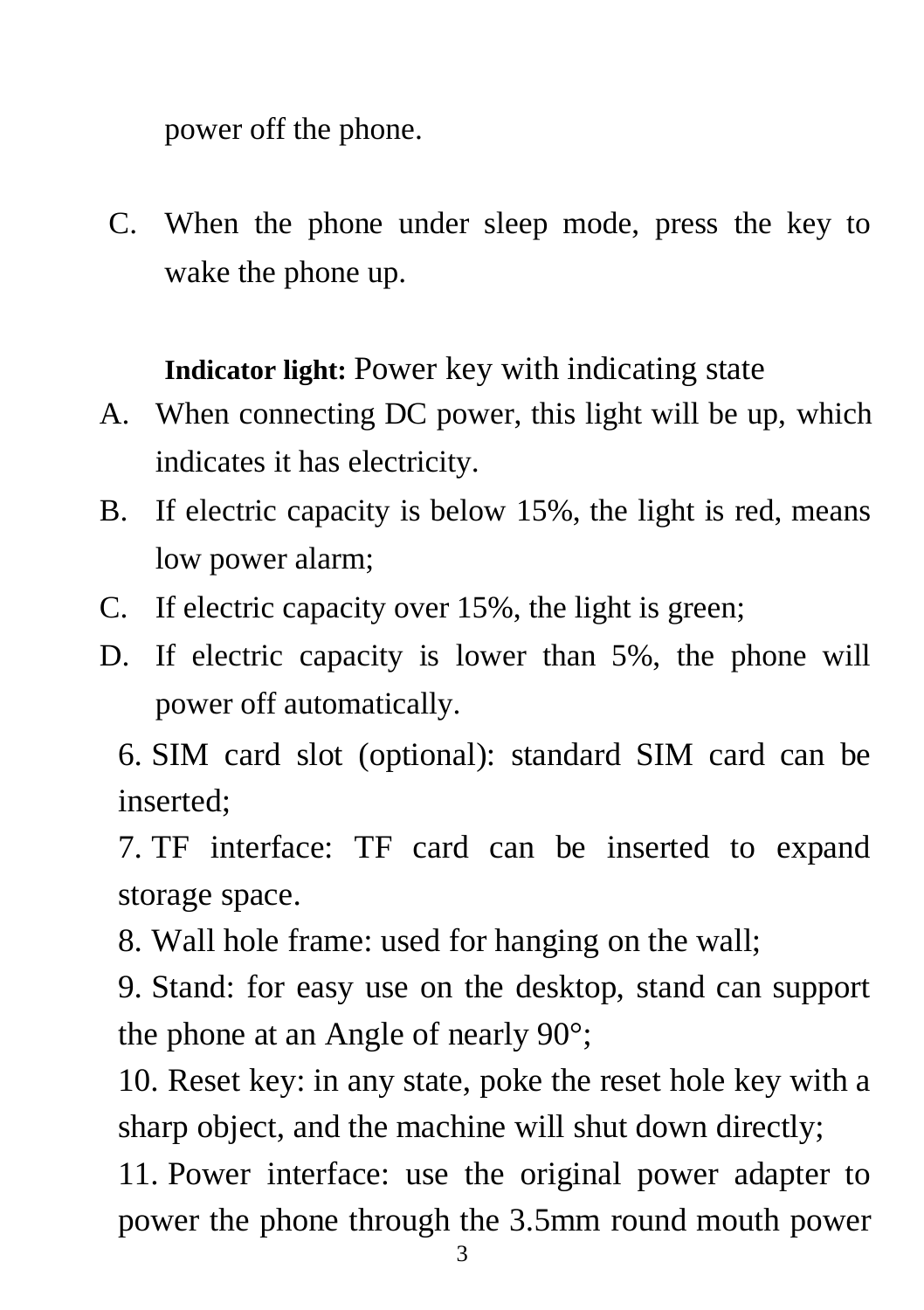socket;

12. Handset interface: after connecting to the handset, you can use the handset to make calls;

### **Note: the above specifications (1)and(6) are optional configurations.**

Note: the interface, application or interface listed in this user manual may be different from the actual product, please refer to the actual product.

#### **Support frequency band**

 TDD-LTE: Band38/Band39/Band40/Band41 FDD-LTE:Band1 /Band3/Band5/Band7/Band8/Band20 (Note: band12 / 17 / 20 (choose one from three, the default is B20))

WCDMA: Band1/Band2 /Band5/Band8

GSM: Band2/Band3/Band5/Band8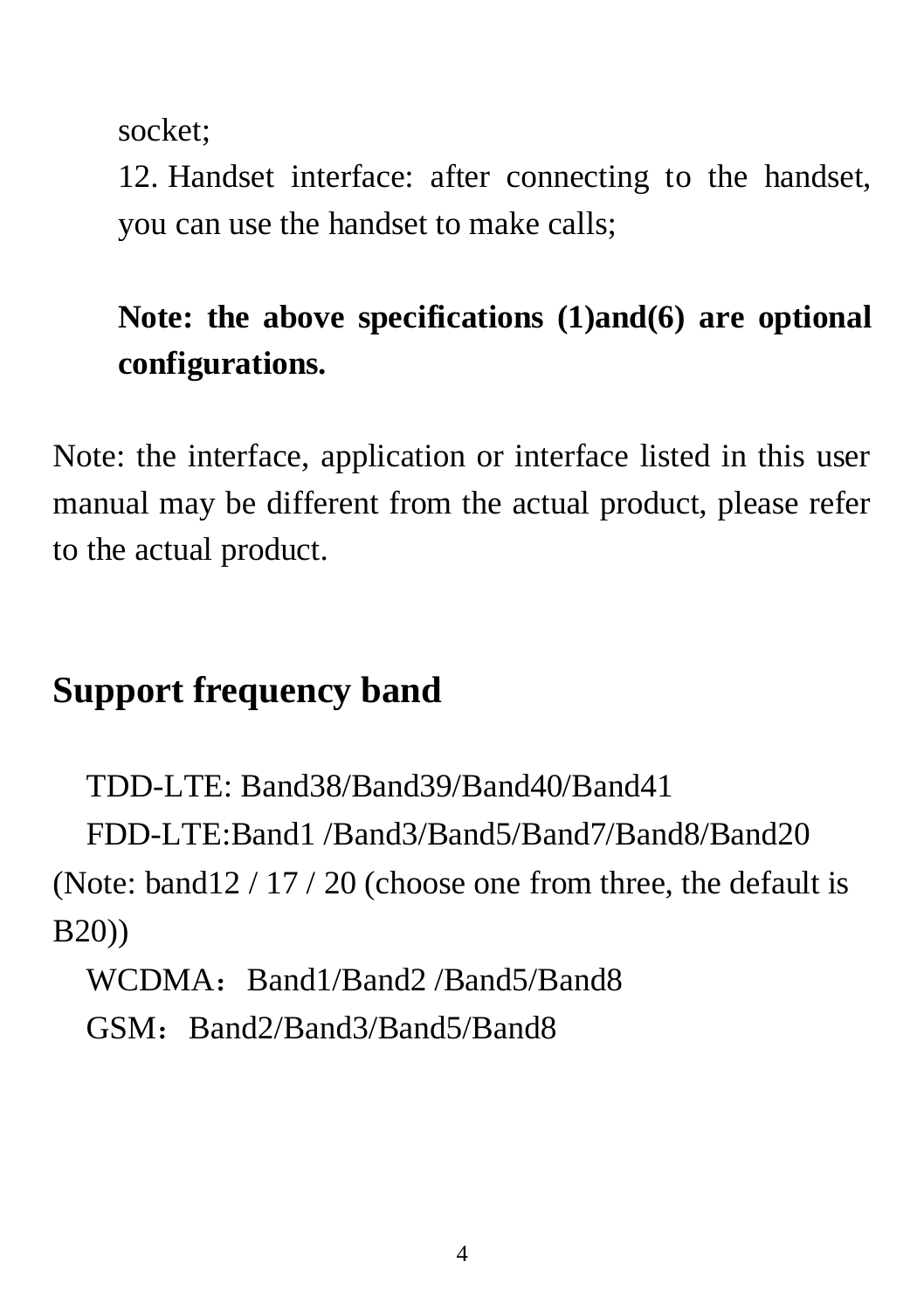#### ⚫ **Attentions**

1. The working environment should be kept ventilated and clean, avoid using in high temperature and high humidity environment;

2. The equipment should avoid the interference of strong electromagnetic field;

3. Do not use hard objects to hit the phone;

4. Although the phone is equipped with battery, please plug in the power adapter for daily use. The battery can only be used in case of unexpected power failure. If the phone works on the battery at ordinary times, the battery life will be greatly shortened.

5. Swiping by third-party programs or updating by unauthorized operating system will bring certain risks to the operating system, so users are prohibited from swiping by themselves.

5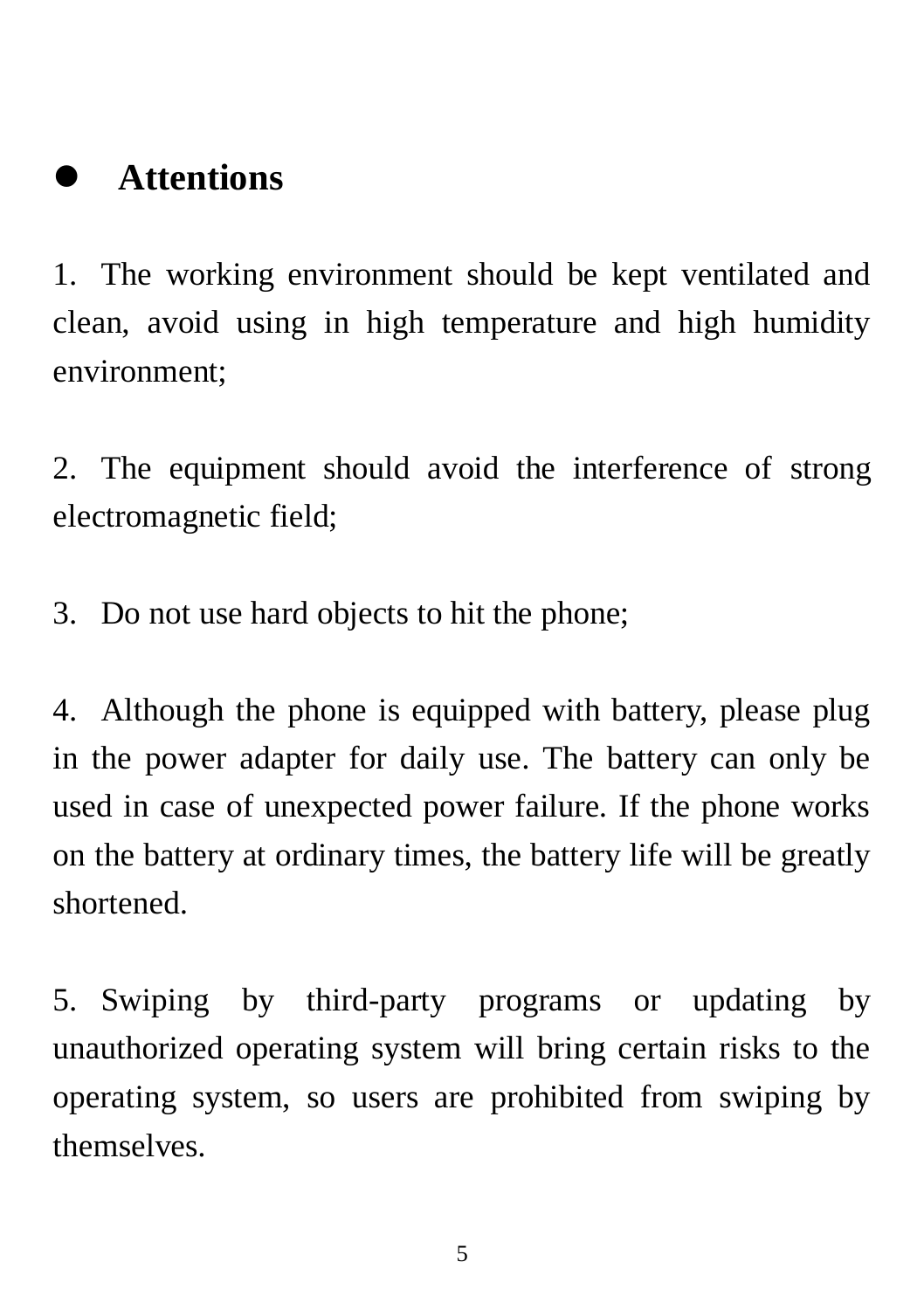6. If the phone is not used for a long time, please charge it every 3 months. The storage of lithium ion battery should not exceed 1 year.

7. Indicative instructions of the regulations on the management of recycling and treatment of waste electrical and electronic products:

Users are encouraged to comply with relevant national laws and regulations on recycling and disposal of waste electrical and electronic products when they no longer need such products, and submit them to local manufacturers with state-recognized recycling and disposal qualifications for recycling and disposal.